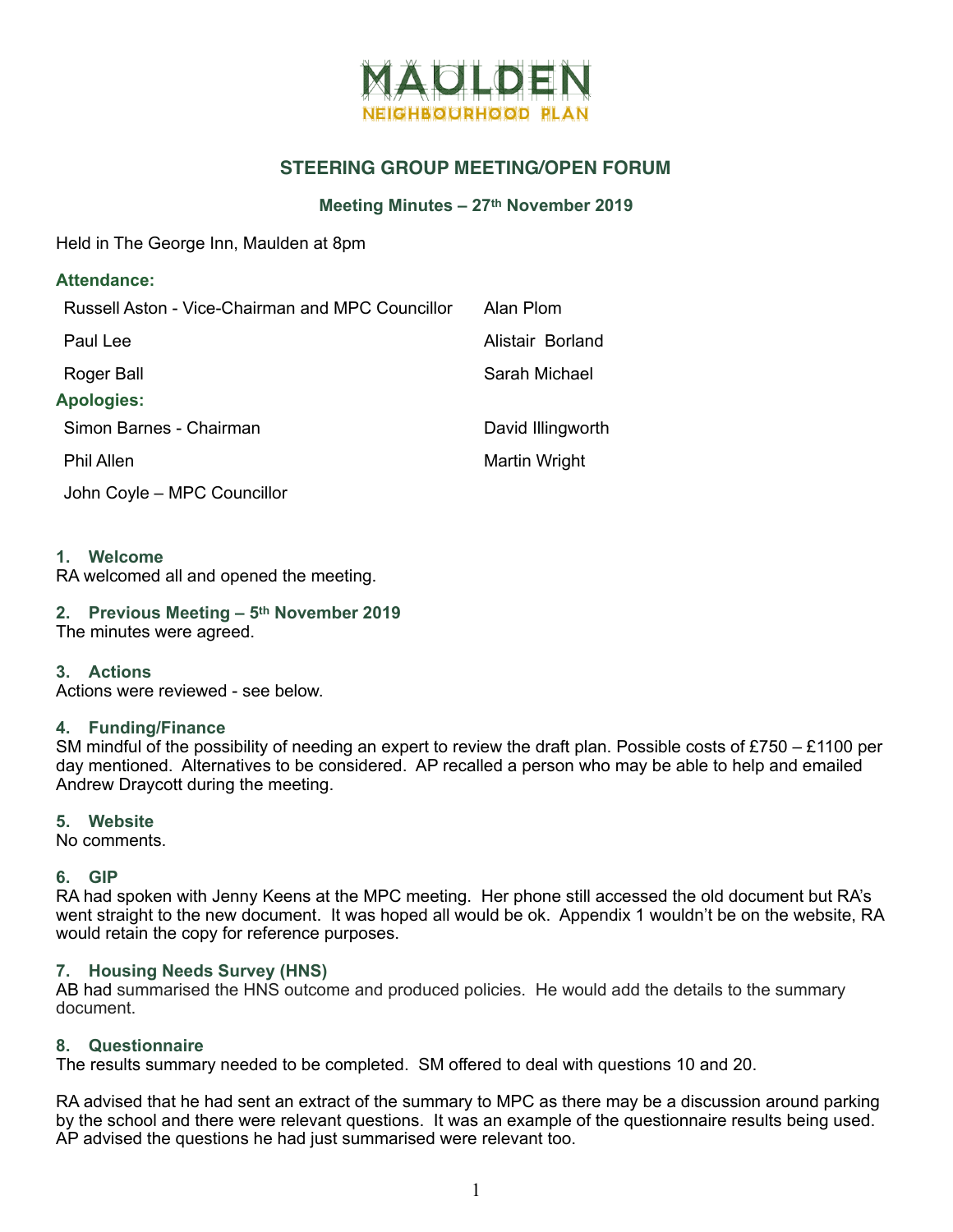## **9. NHP Drafting**

- As noted at the last meeting PL had produced a format/structure picking up on the work already done by SM and SB. SM to send an electronic version of the file. *Complete*
- PL would consider NPPF requirements.<br>• CBC Local Plan, SM undated the meeti
- CBC Local Plan. SM updated the meeting. It was likely to be delayed further and this made the NHP even more important as a draft NHP did carry some weight. All acknowledged that it was necessary to proceed asap.
- A task / to do list to be produced to track necessary activity.
- RA had a document from 'Locality' called know your neighbourhood that contained links to help describe the NHP area. RA to send through to PL.
- Design guidelines had been received from Phil Jackson. AB to consider
- CIL / S106 money Parish Council share. RA had a document from NALC (National Association of Local Councils). Where there was an adopted local plan uncapped receipts of 25% are payable compared to 15% and capped. Also the suggestions re what to spend it on – bus service, broadband and road safety indicated it could be very relevant to the NHP process and the preferences expressed in the questionnaire. Suggestions for using the CIL/S106 money to be made and/or included in policies. RA to raise with MPC so their existing list (thought to be village hall, school, rec additional changing facilities) can be considered.
- Health and Wellbeing NALC document urging consideration received. Gives good suggestions from other plans that could be used – Air quality, noise, allotment usage (adding water may help), local food production, accessible and adaptable properties, securing buildings. To be circulated and taken forward by RB as part of the environment section, AP re traffic and AB re buildings..

### **10. AoB**

### **11. Meetings**

Next meeting 8th January. RA to arrange

| Date                   | Action                                                                                                                                               | Who       | Update                                                                                                                                         |
|------------------------|------------------------------------------------------------------------------------------------------------------------------------------------------|-----------|------------------------------------------------------------------------------------------------------------------------------------------------|
| 14<br>May              | Investigate getting maps for NHP                                                                                                                     | RA.       | Aug 19 - RA has the email link and will<br>progress.<br>Oct & Nov 19 - Looking through Public<br>Sector Mapping emails. no joy yet             |
| 29<br>May              | CBC design guidelines to be obtained                                                                                                                 | PJ.       | Received. Complete                                                                                                                             |
| 2 <sub>nd</sub><br>Oct | 'Affordable Housing' – RA to circulate papers re<br>development, JC to circulate summary details covering all<br>developments.                       | RA&<br>JC | $Nov -$<br>i) Papers re 'Land adj 129A and 131<br>Clophill Rd' circulated. Complete<br>ii) Summary details (just Old Farm) to be<br>circulated |
| 2 <sub>nd</sub><br>Oct | Engage with the three 'watches - Speed, Street and<br>Neighbourhood – at some point to obtain their views and<br>input. Also the Historical Society. | ?         | RA had mentioned it to David Nevols<br>and he would arrange. To be done early<br>in $2020 -$ Close                                             |
| 27<br>Nov              | HNS policies. Details to be added to the summary<br>document.                                                                                        | AB        |                                                                                                                                                |
| 27<br>Nov              | NALC documents to be sent through                                                                                                                    | <b>RA</b> |                                                                                                                                                |

## Outstanding Actions

### To Do / Task List

| Contact The George re next meeting                                                        | <b>RA</b>    |
|-------------------------------------------------------------------------------------------|--------------|
| NHP Structure / Framework - Create and populate                                           | $\mathsf{P}$ |
| Consultation record to be created. Include Facebook posts (SM would contact Julie Morrow) | AP           |